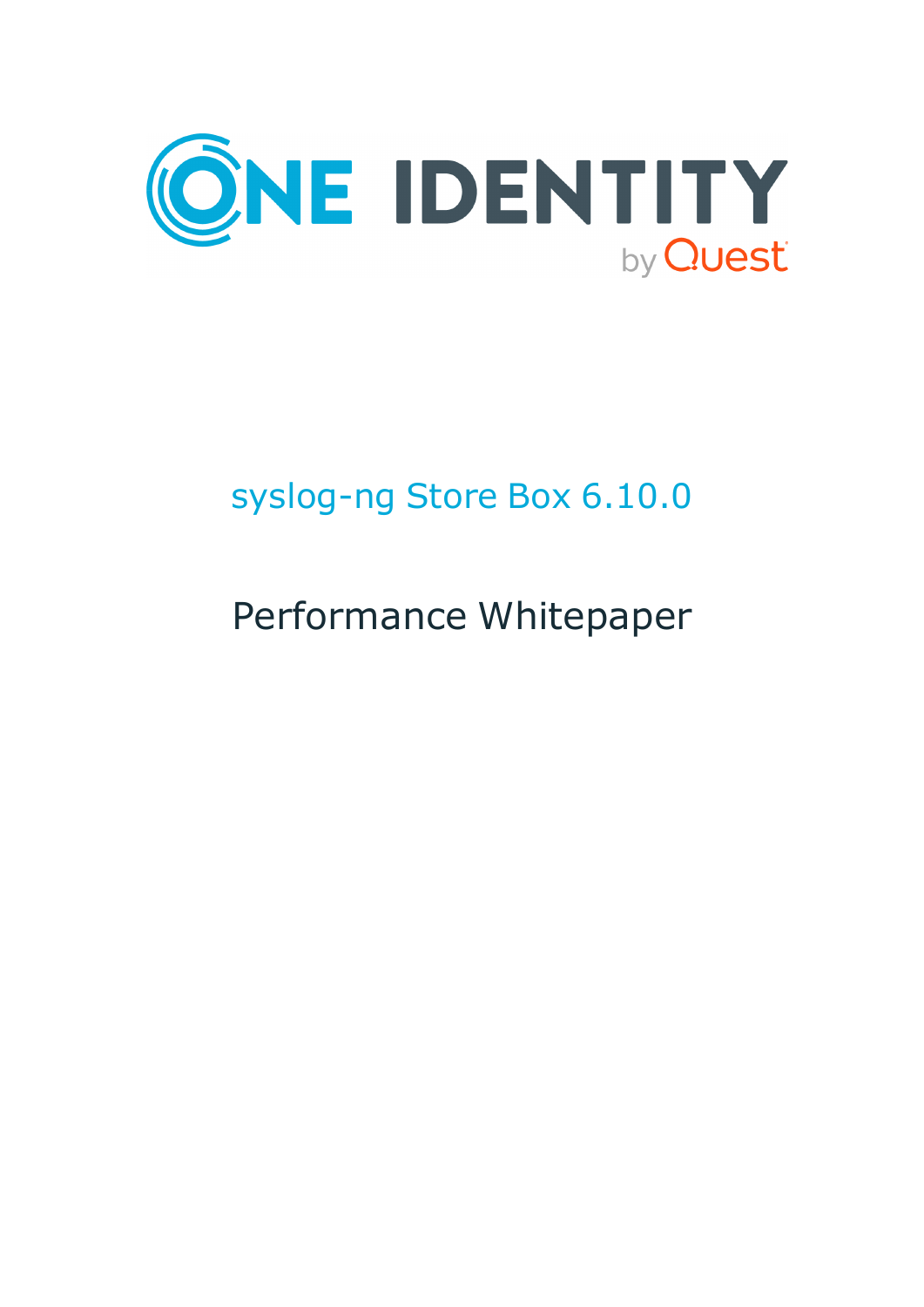#### **Copyright 2022 One Identity LLC.**

#### **ALL RIGHTS RESERVED.**

This guide contains proprietary information protected by copyright. The software described in this guide is furnished under a software license or nondisclosure agreement. This software may be used or copied only in accordance with the terms of the applicable agreement. No part of this guide may be reproduced or transmitted in any form or by any means, electronic or mechanical, including photocopying and recording for any purpose other than the purchaser's personal use without the written permission of One Identity LLC .

The information in this document is provided in connection with One Identity products. No license, express or implied, by estoppel or otherwise, to any intellectual property right is granted by this document or in connection with the sale of One Identity LLC products. EXCEPT AS SET FORTH IN THE TERMS AND CONDITIONS AS SPECIFIED IN THE LICENSE AGREEMENT FOR THIS PRODUCT, ONE IDENTITY ASSUMES NO LIABILITY WHATSOEVER AND DISCLAIMS ANY EXPRESS, IMPLIED OR STATUTORY WARRANTY RELATING TO ITS PRODUCTS INCLUDING, BUT NOT LIMITED TO, THE IMPLIED WARRANTY OF MERCHANTABILITY, FITNESS FOR A PARTICULAR PURPOSE, OR NON-INFRINGEMENT. IN NO EVENT SHALL ONE IDENTITY BE LIABLE FOR ANY DIRECT, INDIRECT, CONSEQUENTIAL, PUNITIVE, SPECIAL OR INCIDENTAL DAMAGES (INCLUDING, WITHOUT LIMITATION, DAMAGES FOR LOSS OF PROFITS, BUSINESS INTERRUPTION OR LOSS OF INFORMATION) ARISING OUT OF THE USE OR INABILITY TO USE THIS DOCUMENT, EVEN IF ONE IDENTITY HAS BEEN ADVISED OF THE POSSIBILITY OF SUCH DAMAGES. One Identity makes no representations or warranties with respect to the accuracy or completeness of the contents of this document and reserves the right to make changes to specifications and product descriptions at any time without notice. One Identity does not make any commitment to update the information contained in this document.

If you have any questions regarding your potential use of this material, contact:

One Identity LLC. Attn: LEGAL Dept 4 Polaris Way Aliso Viejo, CA 92656

Refer to our Web site [\(http://www.OneIdentity.com](http://www.oneidentity.com/)) for regional and international office information.

#### **Patents**

One Identity is proud of our advanced technology. Patents and pending patents may apply to this product. For the most current information about applicable patents for this product, please visit our website at [http://www.OneIdentity.com/legal/patents.aspx.](http://www.oneidentity.com/legal/patents.aspx)

#### **Trademarks**

One Identity and the One Identity logo are trademarks and registered trademarks of One Identity LLC. in the U.S.A. and other countries. For a complete list of One Identity trademarks, please visit our website at [www.OneIdentity.com/legal](http://www.oneidentity.com/legal). All other trademarks are the property of their respective owners.

#### **Legend**

**WARNING: A WARNING icon highlights a potential risk of bodily injury or property** œ **damage, for which industry-standard safety precautions are advised. This icon is often associated with electrical hazards related to hardware.**

**CAUTION: A CAUTION icon indicates potential damage to hardware or loss of data if instructions are not followed.**

SSB Performance Whitepaper Updated - 31 May 2022, 19:21 Version - 6.10.0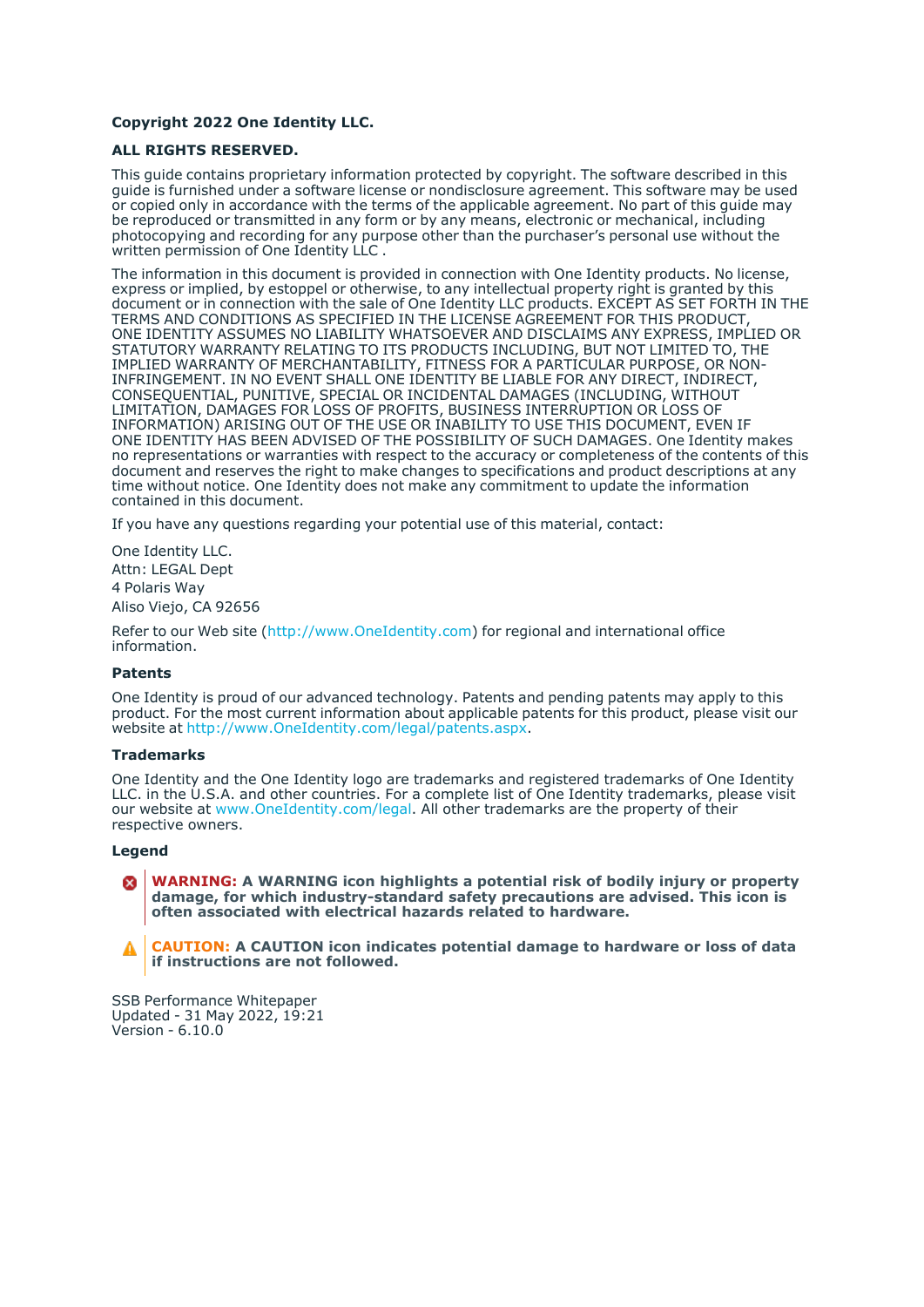## **Contents**

| Log collecting performance manufactured and 5                                                                                                                                                                                        |  |
|--------------------------------------------------------------------------------------------------------------------------------------------------------------------------------------------------------------------------------------|--|
|                                                                                                                                                                                                                                      |  |
|                                                                                                                                                                                                                                      |  |
|                                                                                                                                                                                                                                      |  |
|                                                                                                                                                                                                                                      |  |
| <b>Summary</b> 28                                                                                                                                                                                                                    |  |
|                                                                                                                                                                                                                                      |  |
| <b>Contacting us 20 All and 20 All and 20 All and 20 All and 20 All and 20 All and 20 All and 20 All and 20 All and 20 All and 20 All and 20 All and 20 All and 20 All and 20 All and 20 All and 20 All and 20 All and 20 All an</b> |  |
| Technical support resources <b>Manual Excess Excess</b> 21                                                                                                                                                                           |  |

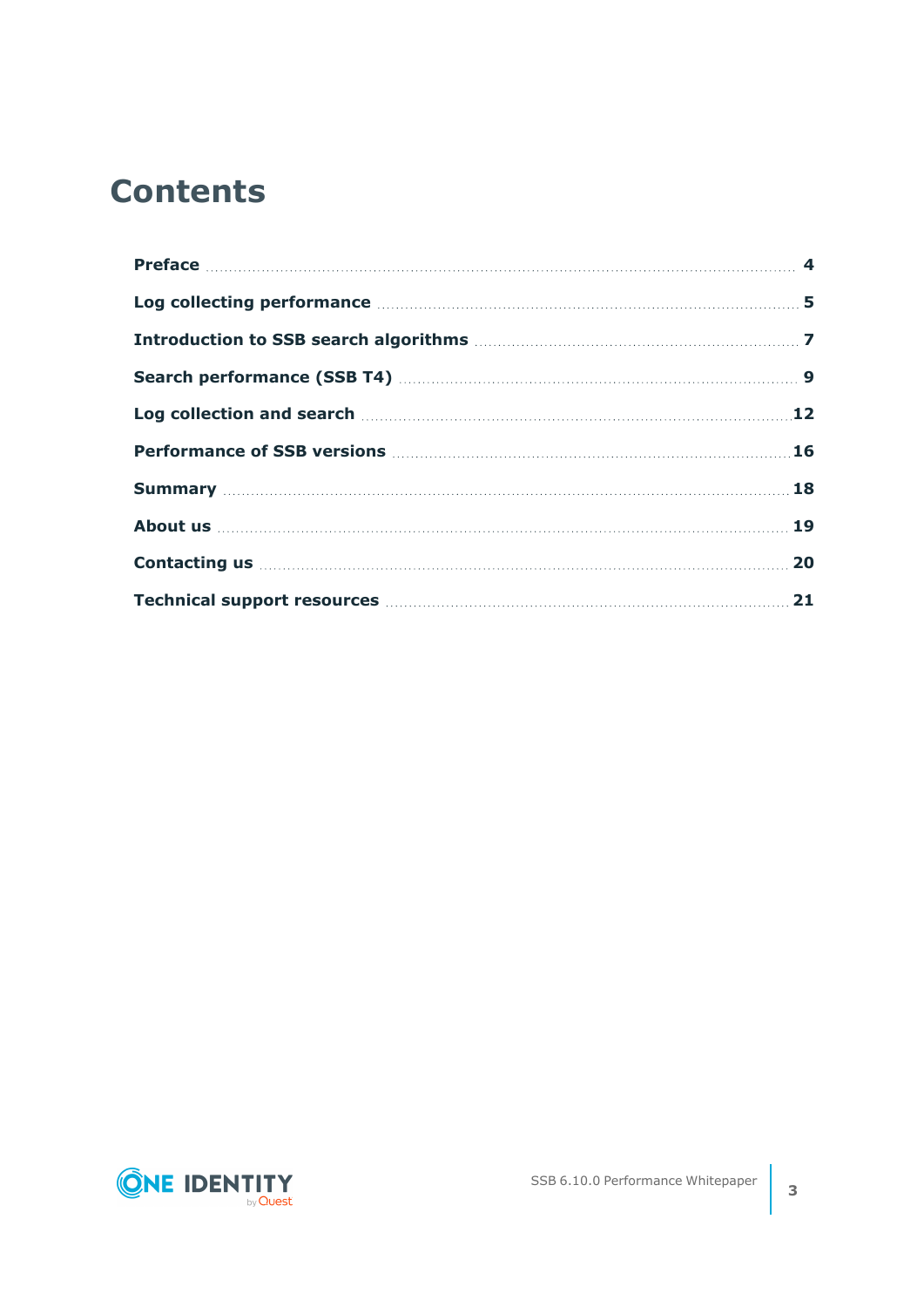## **Preface**

**1**

<span id="page-3-0"></span>This white paper enables syslog-ng Store Box (SSB) end-users, integrators, and sales personnel to make predictions about the performance of the SSB appliance based on various environmental and configuration parameters.

The measured data refers to physical SSB appliances.



Preface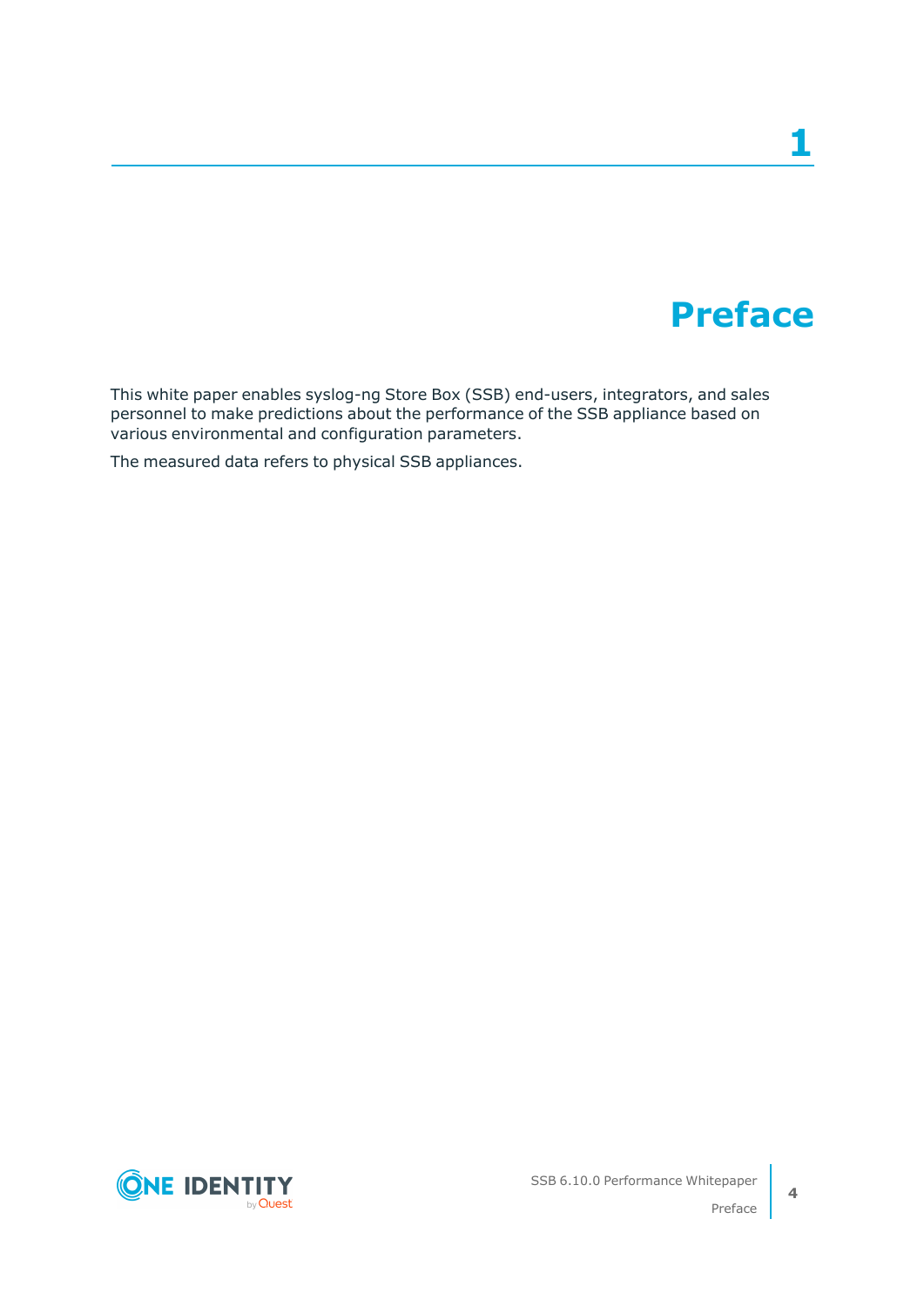## **Log collecting performance**

<span id="page-4-0"></span>In this simple case we only measured sustained throughput of receiving logs in SSB. This means that there were no other operations like search ongoing at the time of the test. The source of messages was always TCP and we tested with and without encryption enabled on the source. The target logspace was using indexed, compressed log store where all fields were indexed using the default delimiters. We used the default 1024Mb memory limit. There was no pattern database loaded.

### **Factors with significant effect on performance**

On physical hardware, SSB performance is usually limited by available processing power, that is, the performance is CPU bound.

During RAID synchronization the performance can drop significantly, because of the heavy load of the disk subsystem. As a result, a new SSB installation may give misleading performance numbers. Always wait for the RAID synchronization to finish before testing the performance.

If you use DNS for the log source, but the DNS server is unreachable, the performance of SSB will greatly decrease.

Sending logs from one log source into multiple logspaces degrades performance. If possible, send logs from one (or more) log source into a single logspace, and not duplicate the logs. If you need to filter or aggregate log messages in different ways, consider using the filtered logspace and multiple logspace features. (For details, see ["Creating](https://support.oneidentity.com/technical-documents/syslog-ng-store-box/6.10.0/administration-guide/storing-messages-on-ssb/creating-filtered-logspaces/) filtered logspaces" in the [Administration](https://support.oneidentity.com/technical-documents/syslog-ng-store-box/6.10.0/administration-guide/storing-messages-on-ssb/creating-filtered-logspaces/) Guide and "Creating multiple [logspaces"](https://support.oneidentity.com/technical-documents/syslog-ng-store-box/6.10.0/administration-guide/storing-messages-on-ssb/creating-multiple-logspaces/) in the [Administration](https://support.oneidentity.com/technical-documents/syslog-ng-store-box/6.10.0/administration-guide/storing-messages-on-ssb/creating-multiple-logspaces/) Guide.)

Parsing syslog headers adds an extra 18% overhead. You can improve the raw performance of SSB by selecting the **Do not parse** option in the log source. However, in this case you cannot search and filter the host, program, pid, and other fields of these messages.

Disabling flow control on a log source will not throttle back clients, and seems to increase performance. However, it may lead to losing messages.

#### **Factors without significant effect on performance**

The following factors have no effect, or only limited effect on the performance of SSB.

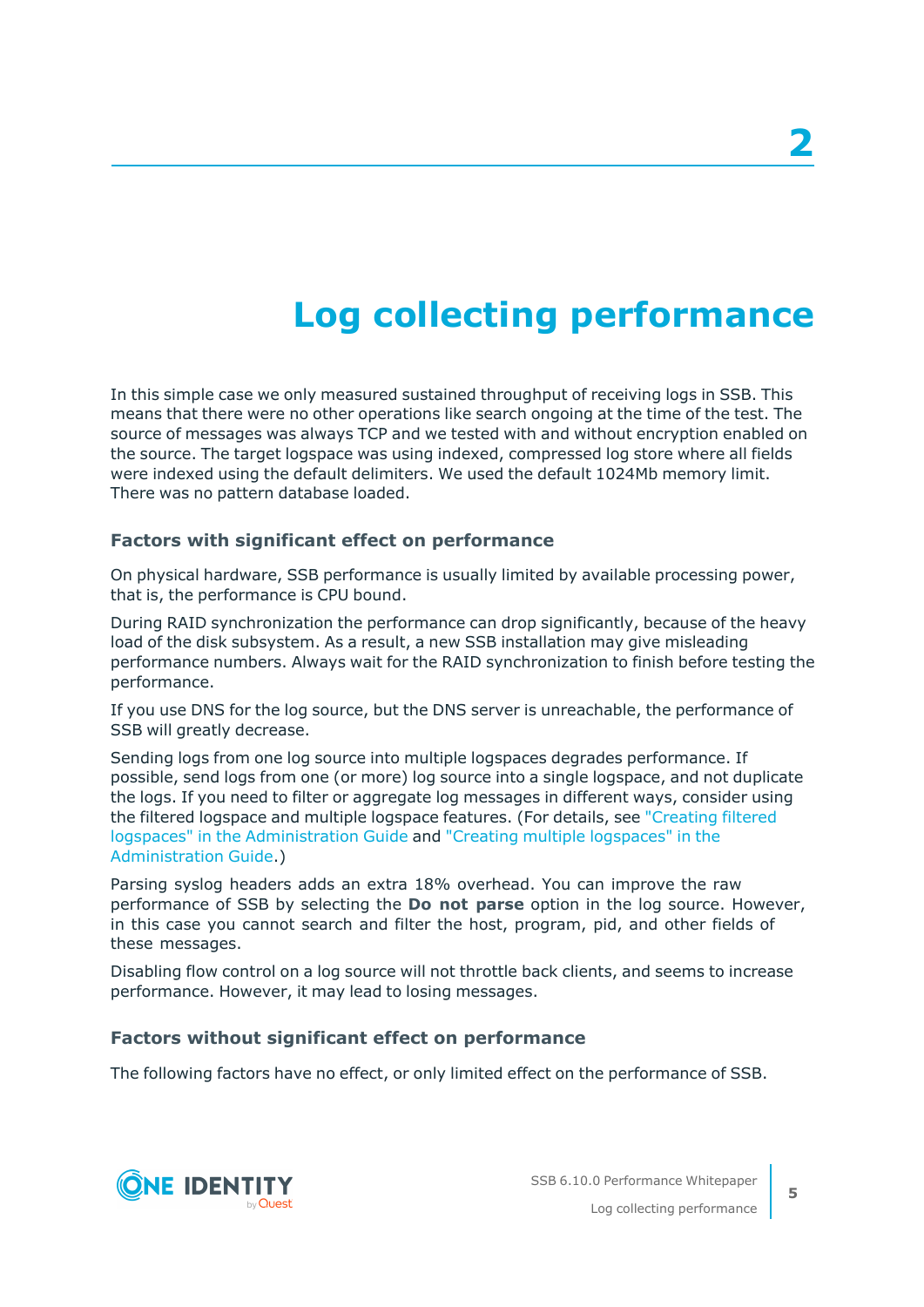- Number of plain TCP connections to the log sources of SSB, up to around 5000 connections.
- Number of SSL/TLS TCP connections to the log sources of SSB, up to around 1000 connections.
- Enabling debug logging in SSB has no effect: debug logs are related to tracing web access and related operations.
- <sup>l</sup> The **Trusted**, **Use DNS**, **Use FQDN** settings have limited effect on performance, provided that DNS is correctly set up. Internally there is a DNS cache in syslog-ng. (For details on these settings, see [Administration](https://support.oneidentity.com/technical-documents/syslog-ng-store-box/6.10.0/administration-guide//) Guide.)

### **Overall performance**

Depending on its exact configuration and the mix of log formats received, the largest SSB appliance can collect and index up to 100,000 messages per second (100k EPS) for sustained periods.

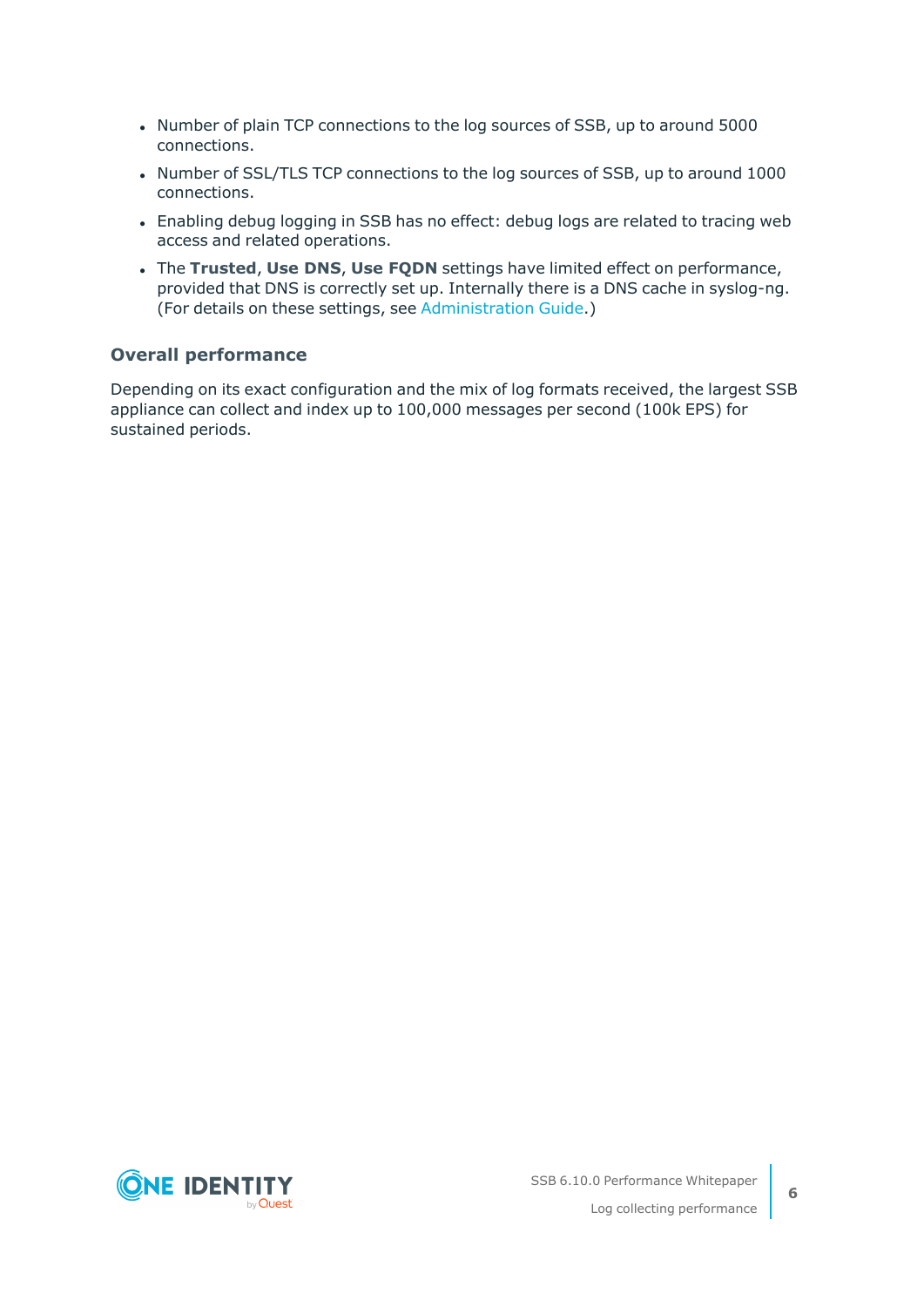## **Introduction to SSB search algorithms**

<span id="page-6-0"></span>This section describes how SSB indexes messages and stores data. It gives you insights to understanding and interpreting the search performance of SSB.

### **Data layout per log store**

#### **Level 1:**

File system directories organized per year and day of month (YYYY/MM-DD).

#### **Level 2:**

Log messages are stored in a single file per day. There is also a file that lists index files (level 3) related to distinct time intervals inside the day.

#### **Level 3:**

Index file that holds an ordered list of tokens processed when SSB received the logs. For each token there is a list of unique identifiers that points to the messages that contained the token.

#### **Search algorithm overview**

Every SSB search must include the time interval we search in. This information is used to find the days, thus the Level 2 and 3 files that need to be searched. Note SSB stores and searches the log messages based on the time SSB received them (the so-called processed time stamp), and not based on the time stamp included in the log message. The reason is that SSB collects logs in real-time, and also the time stamp in the log messages may not be reliable or complete.

Tokens are the words separated by the delimiters set for the logspace (for details, see "Configuring the indexer service" in the [Administration](https://support.oneidentity.com/technical-documents/syslog-ng-store-box/6.10.0/administration-guide/storing-messages-on-ssb/using-logstores/configuring-the-indexer-service/) Guide).

On Level 3, SSB looks up the tokens that match the basic expressions in the search query. Since the tokens are stored in alphabetic order, this lookup is very fast for exact searches. If the token contains wildcards (\* or ?, then potential matches are checked individually.



**7**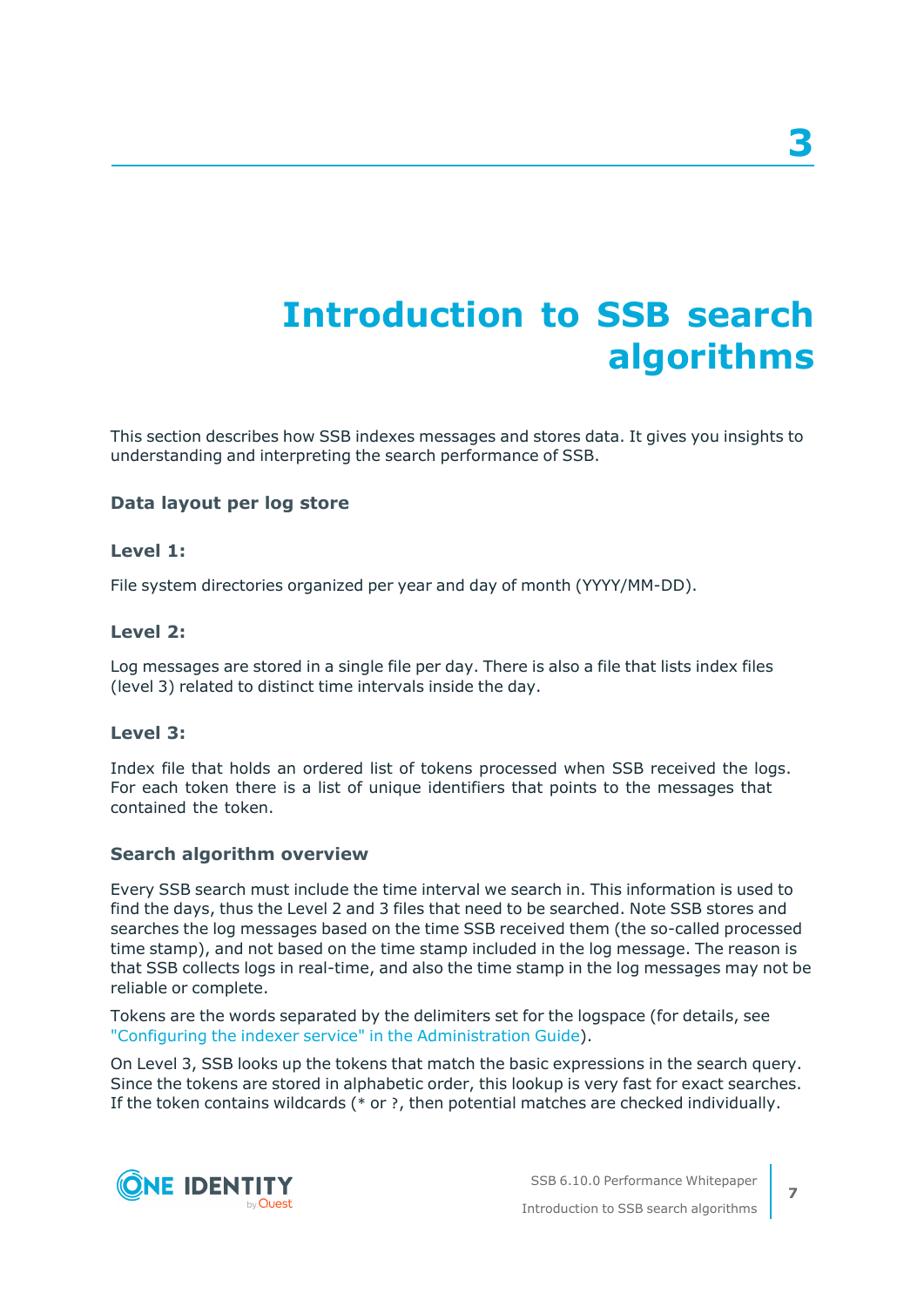At this point, SSB has the list of message identifiers it needs to calculate AND, OR, NOT expressions and finalize search results per day. Getting the final result simply means repeating the procedure for all the days that are requested in the search interval.

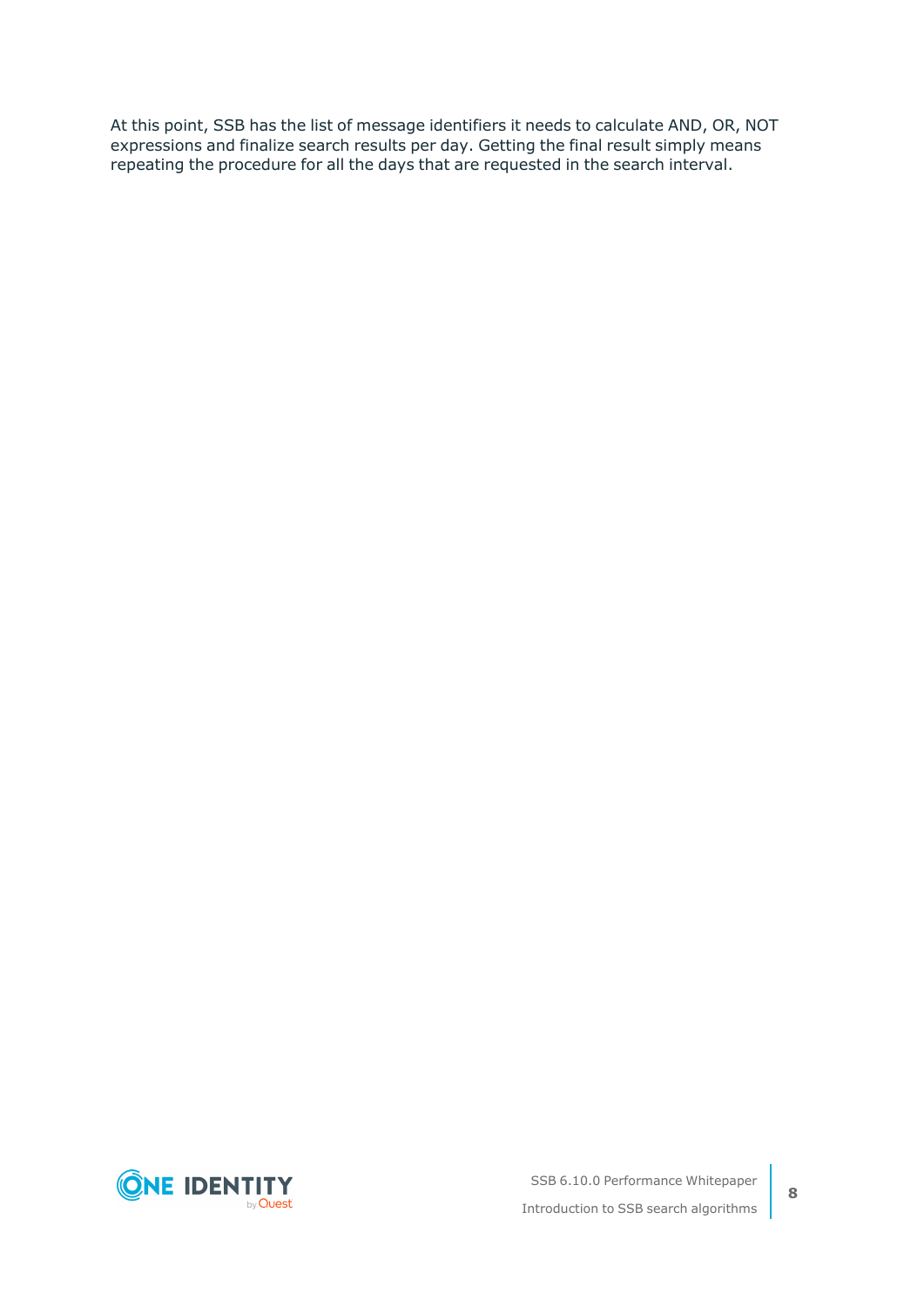## **Search performance (SSB T4)**

#### <span id="page-8-0"></span>**Overview**

In this section we describe SSB search algorithm performance, measured from starting a search to returning the first 100 results. When a search is executed, SSB calculates the unique identifiers of every search results, without loading the individual messages. The actual messages are loaded temporarily only when requested on the user interface or the RPC API.

This means that it can easily happen that calculating the results takes under a second, but fetching all the resulting messages takes minutes, because it takes time to read the messages from the disk and return them. This also means that the size of the messages has no impact on the memory usage of search.

We have conducted our tests using a real life logspace containing 200 million log entries (about 9.1Gb compressed). We executed the searches directly on SSB to avoid network and caching effects. The test hardware was an SSB T4 appliance, but the response times are very similar on SSB T10 appliances as well. For SSB T1, response times are higher by a factor of x2.5 on the average.

### **Search for all**

The most basic search expression is the empty (or  $*$ ) search, which searches for any message stored in a logspace. This search is immediate with little memory usage, since it only involves looking up the unique identifier ranges intersecting with the time range of the search itself.

#### **Simple search expressions**

#### **Search for specific token:**

Example1: username Example2: restart

The simplest search expression is a specific token, like login. Tokens are the words separated by the delimiters set for the logspace (for details, see ["Configuring](https://support.oneidentity.com/technical-documents/syslog-ng-store-box/6.10.0/administration-guide/storing-messages-on-ssb/using-logstores/configuring-the-indexer-service/) the indexer service" in the [Administration](https://support.oneidentity.com/technical-documents/syslog-ng-store-box/6.10.0/administration-guide/storing-messages-on-ssb/using-logstores/configuring-the-indexer-service/) Guide).



SSB 6.10.0 Performance Whitepaper Search performance (SSB T4)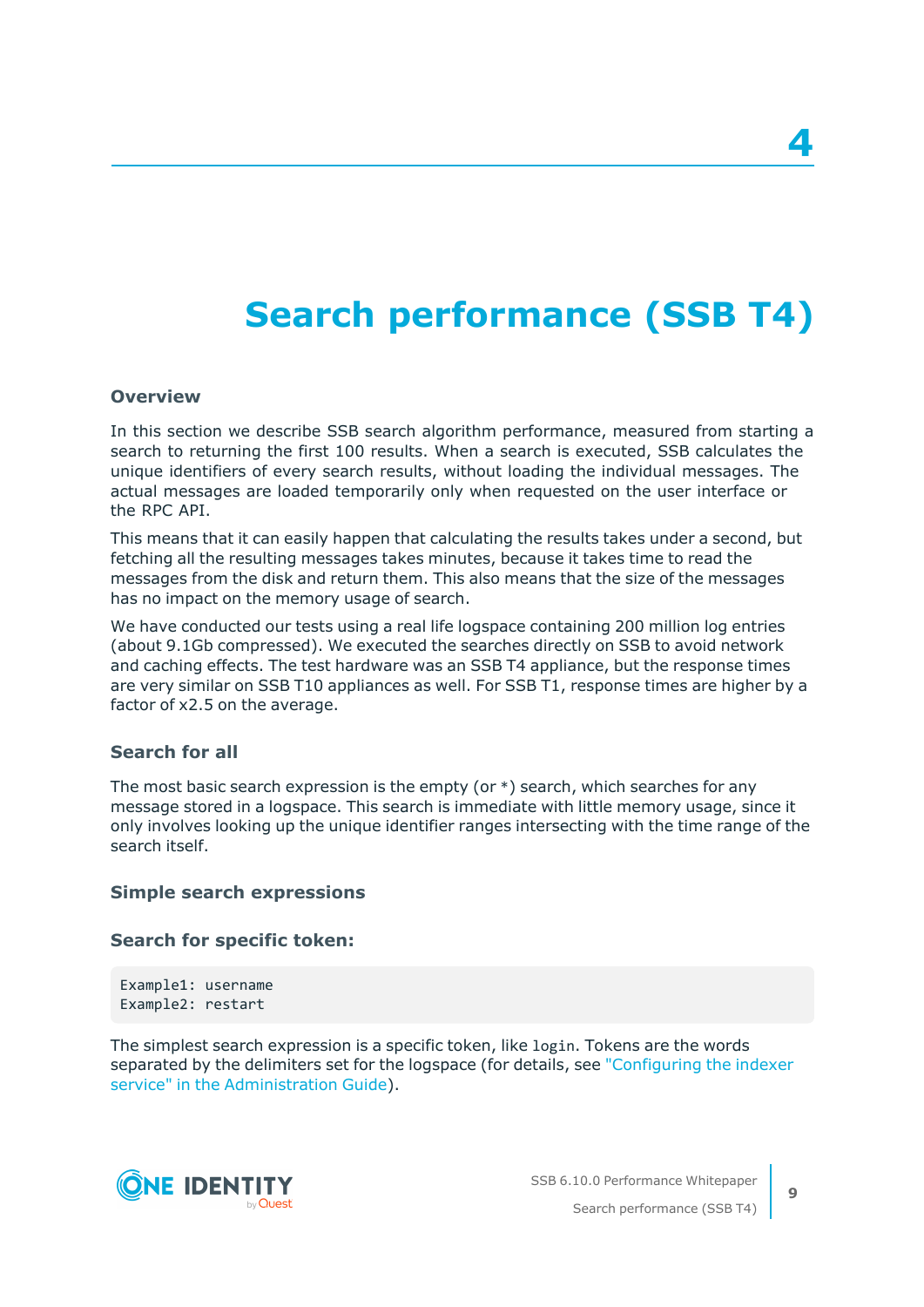For 200 million logs, searching for a token takes between 1-5 seconds, and the used memory is roughly the same number of bytes as the number of results.

#### **Wildcards:**

```
Example1: user?ame
Example2: system*
Example3: *tool
```
You can specifying part of a token, or add  $*$ , ? characters after and/or in front of the token. For example \*pple or appl?.

Search times depend on how many letters are known of the token, especially at the front of the token. The worst case is when the search expression starts with the wildcard, for example \*pple, which would take between 30-60 seconds to search for in 200 million messages. Searching for appl\* takes around 9 seconds. The absolute worst case is \*? where no letter is known, which takes 80 seconds.

Memory consumption is a sum of the number of eventual results plus at most the size of the biggest index file involved in the search. The size of the index file depends on the **Memory limit** setting of the logspace. The higher the limit, the larger the index files. (For details, see "Configuring the indexer service" in the [Administration](https://support.oneidentity.com/technical-documents/syslog-ng-store-box/6.10.0/administration-guide/storing-messages-on-ssb/using-logstores/configuring-the-indexer-service/) Guide.)

### **Excluding tokens:**

```
Example1: NOT user
Example2: NOT window*
```
You can exclude tokens from a search using the NOT keyword, as in "NOT apple, NOT \*pple, and so on. Such search takes slightly longer than searching for the same expression without NOT. The memory used is roughly the same.

#### **Complex search expressions**

Search expressions can be combined with the AND and OR keywords to create complex search expressions. A negation of a complex search expression with NOT keyword remains a complex search expression. Note that SSB automatically optimizes certain search expressions before evaluating them, for example, expression AND \* becomes expression, NOT NOT expression becomes expression.

#### **Union of searches (OR):**

```
Example1: username OR pass*
Example2: server1 OR server32 OR server50 OR server3
```
Response time can be calculated by adding up the response times of the searches included in the OR expression. The actual OR operation is extremely efficient, so there is little additional overhead.

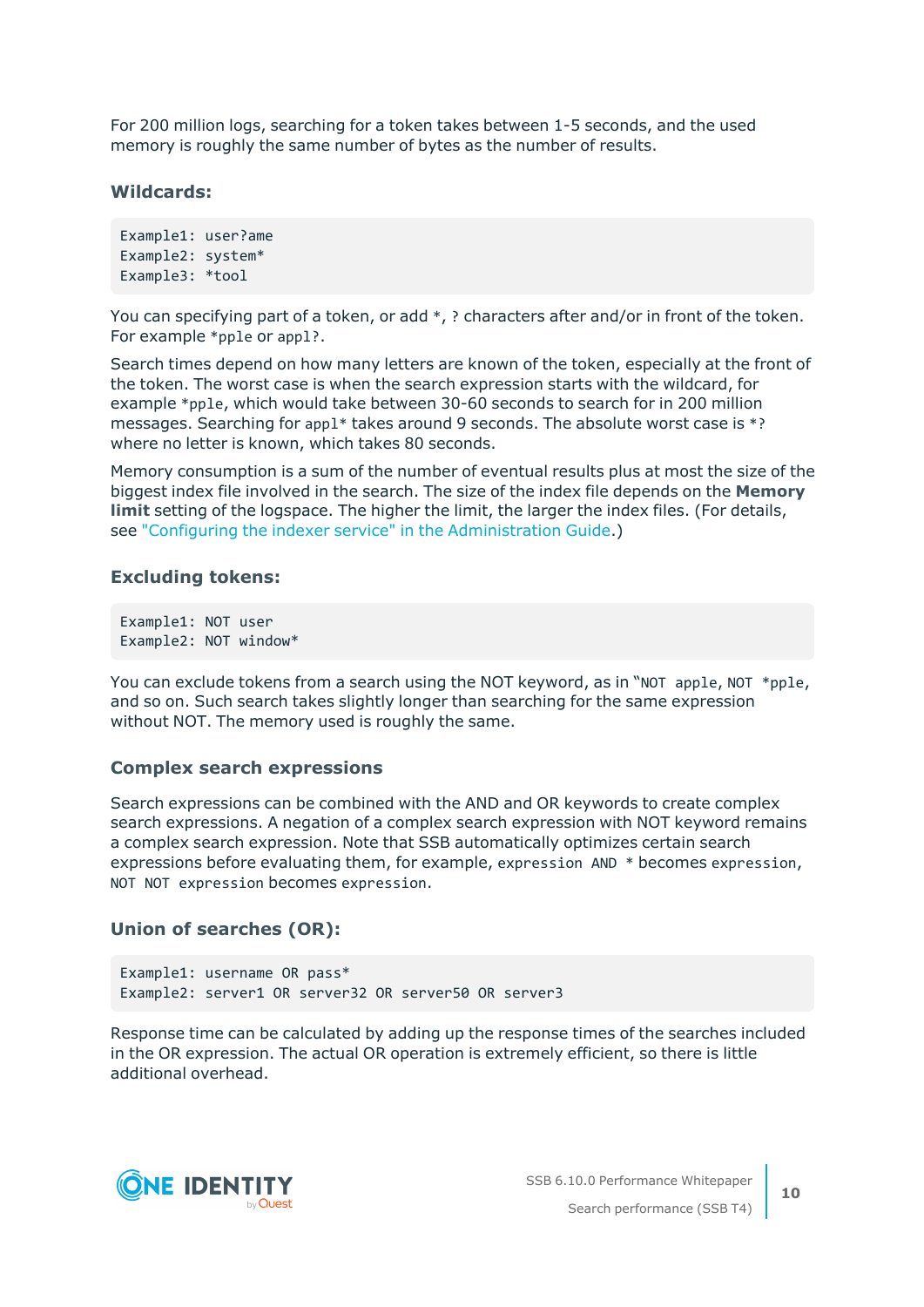### **Intersection of searches (AND):**

Example1: user AND login AND fail Example2: user AND NOT close\*

The maximal response time can be calculated by adding up the response times of included searches in the AND expression. The actual AND operation is extremely efficient, so there is little additional overhead.

### **Statistics on search results:**

Same response times and memory consumption expected as for regular searches.

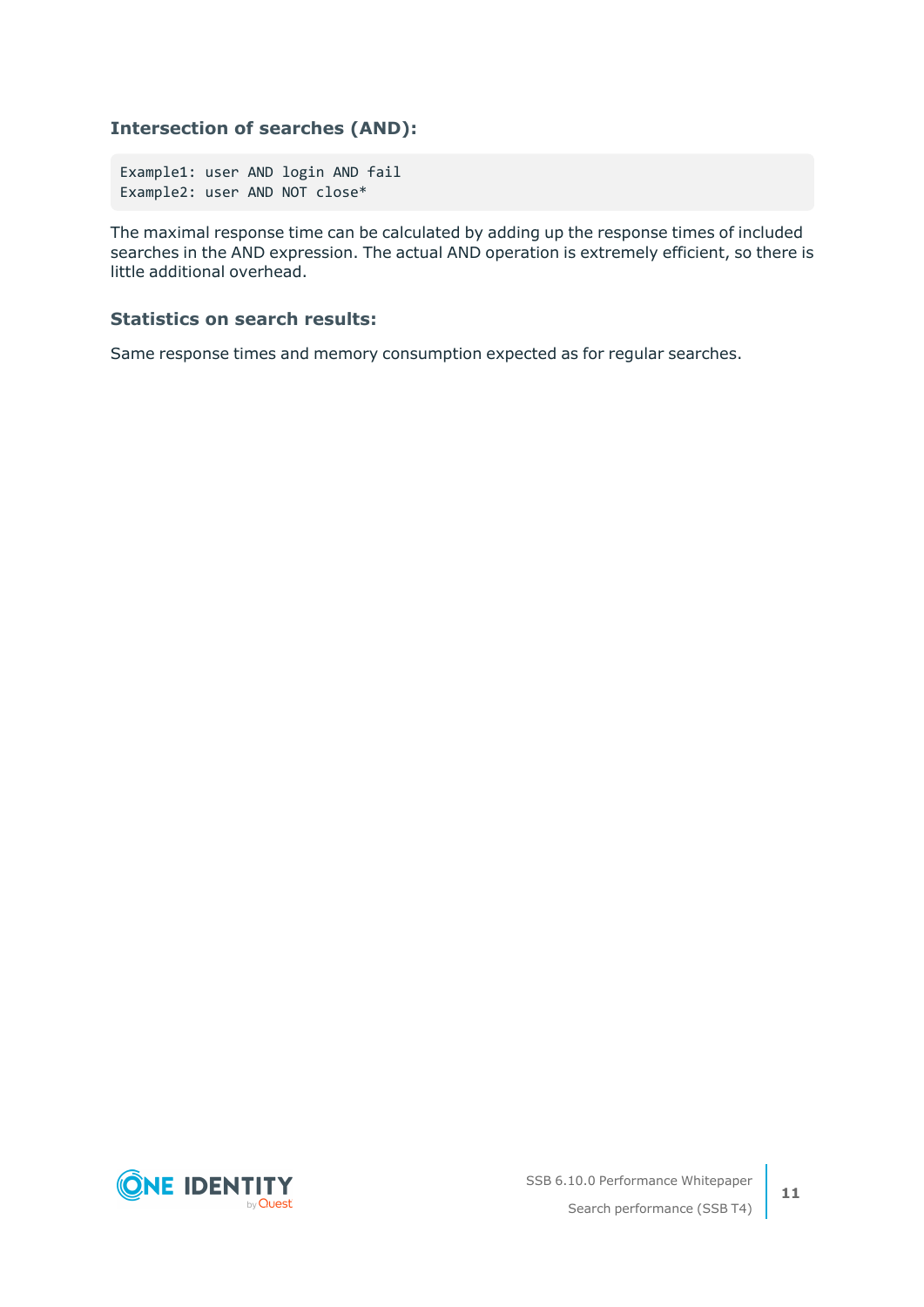## **Log collection and search**

#### <span id="page-11-0"></span>**Measurement setup:**

An indexed logspace was set up with all fields indexed. 25,000,000 log messages were sent via TLS source into the logspace every hour for 24 hours to represent "historical" data. Then we kept sending 25,000,000 log messages every hour, while executing an increasing number of parallel search queries to simulate 1 to 29 concurrent busy users.

User simulation was achieved by executing the same RPC API queries that a front end (i.e. internet browser) would send. These are: splitting the time interval in question into 30 equal parts and calculating the number of results per interval (these are the bars on the search interface) and also fetching the first 200 results (part of this is show at the bottom of the search interface).

#### **Measurement quantities:**

- Rate in 1000x message/second, that is, how many log messages we can send into SSB while running searches at the same time.
- Number of searches finished in 3 minutes of the test.

### **Case 1**

The search queries are very simple exact token searches. Memory limit for the logspace is 1024Mb. Search was for X<n> OR Y<m> with variable n,m numbers to avoid effects of the query cache of SSB.

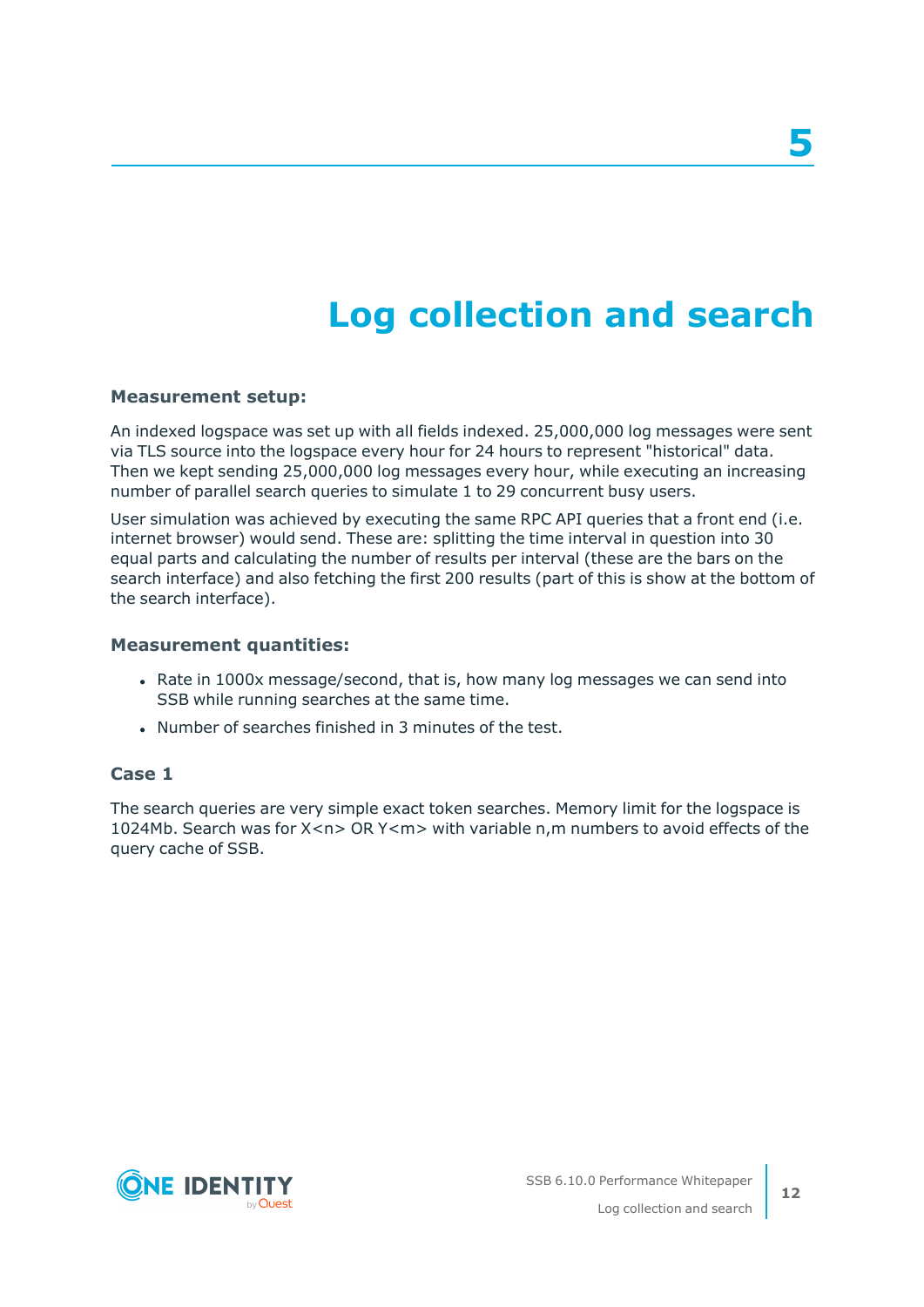







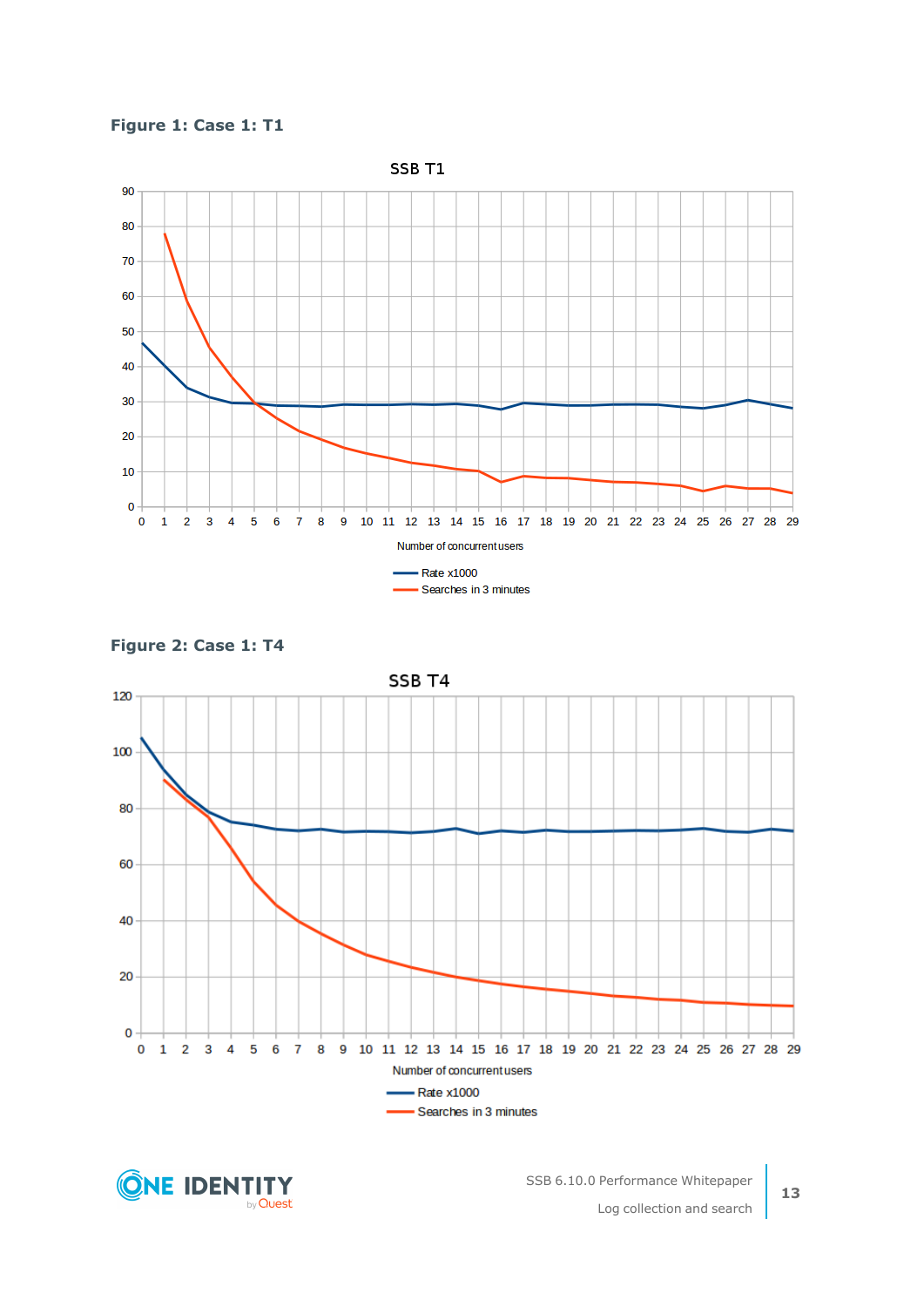**Figure 3: Case 1: T10**



### **Case 2**

Addition of \*Z to the start or the query to force much more disk IO usage. Results were the same regarding throughput and obviously lower for number of searches.

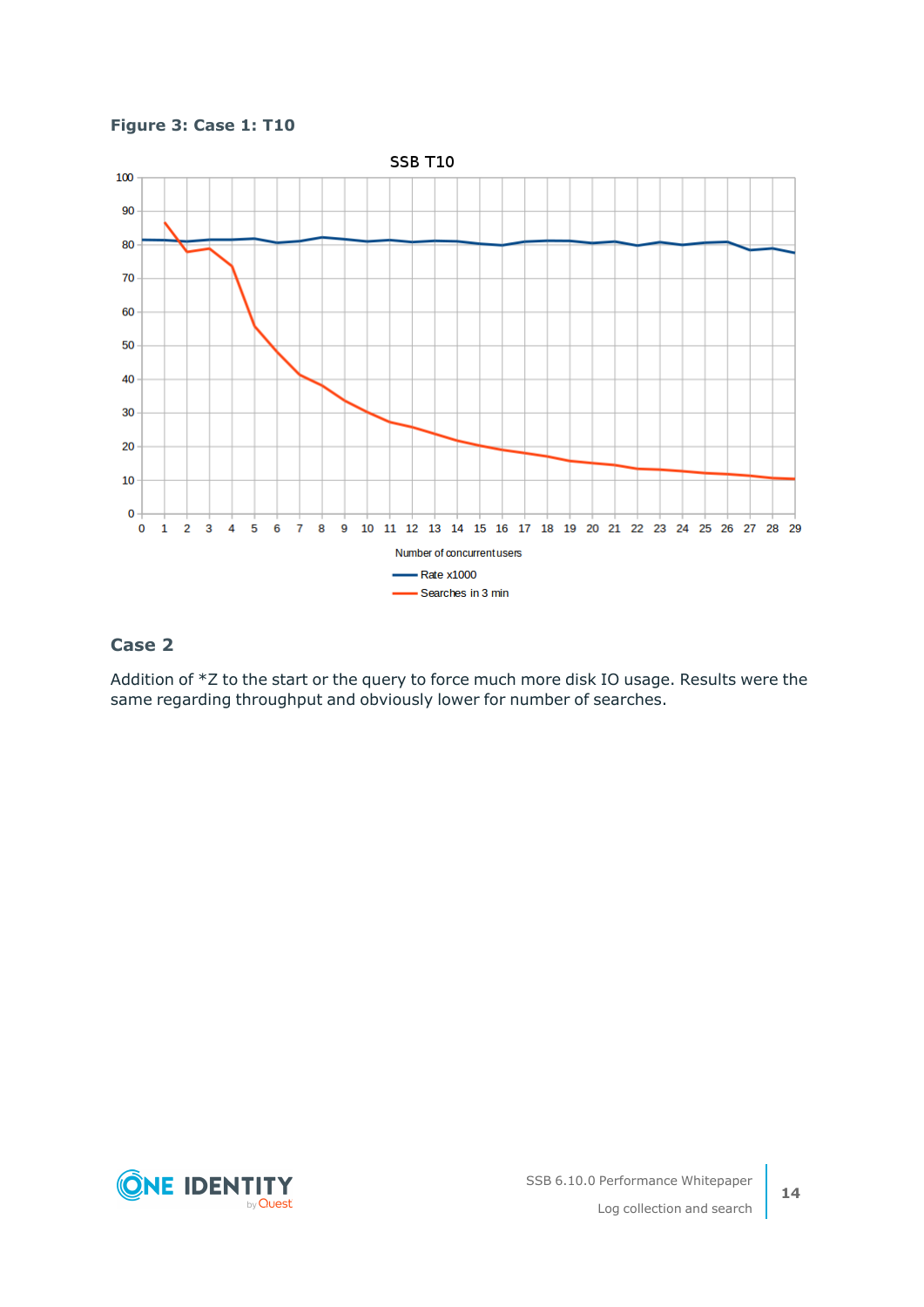



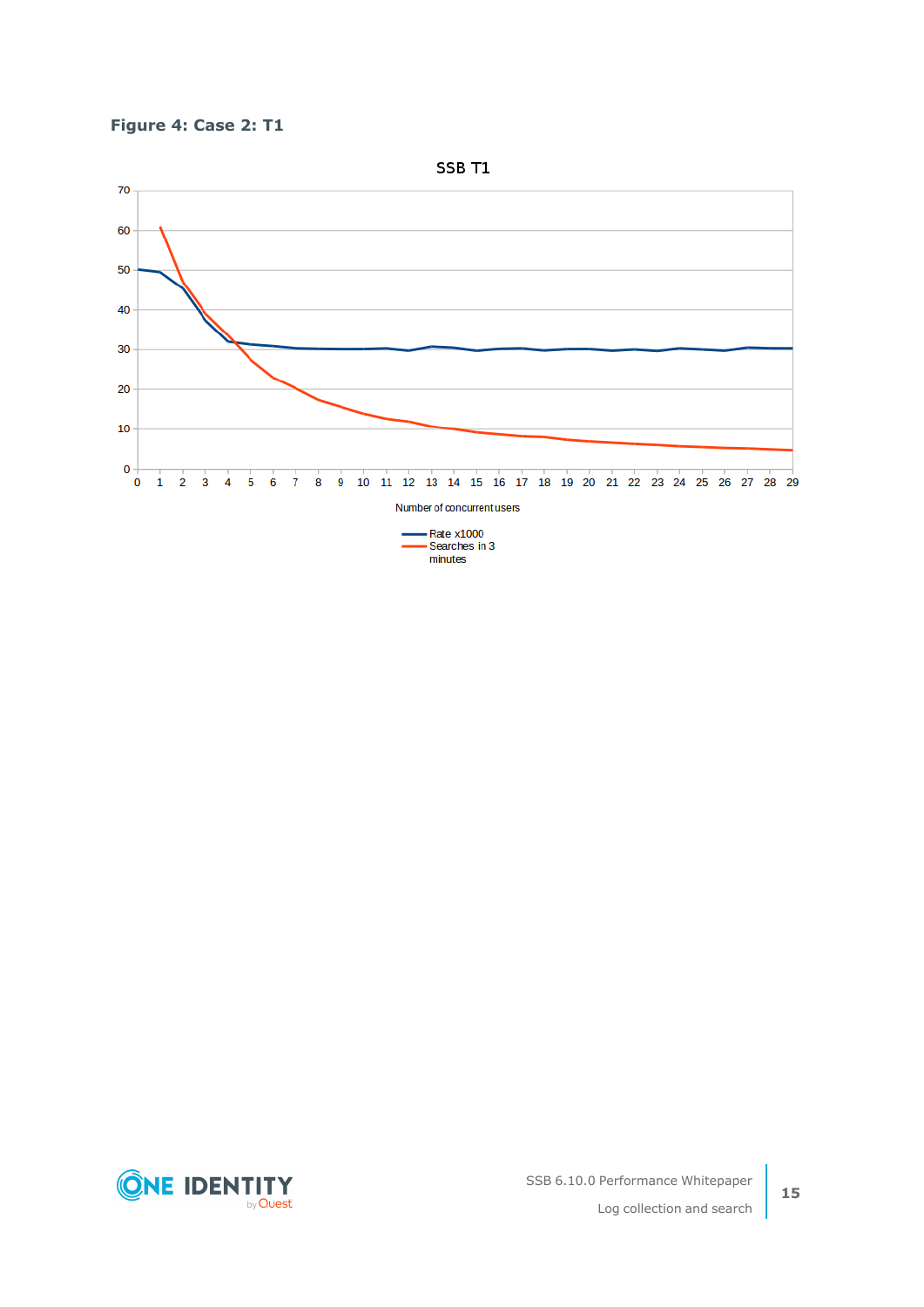## **Performance of SSB versions**

<span id="page-15-0"></span>The following charts show how the search performance of SSB has improved, using SSB 4 LTS (4.0) as a baseline. We used relatively longer queries, where the response time was at least 2 seconds, so that the results are easier to measure and compare. Otherwise, various other factors could have distorted the measurements. Note the following point:

- The structure of index files was optimized in SSB 4 F2, greatly increasing the search performance of SSB. If searching is slow in your SSB and you are using SSB 4 LTS, consider upgrading to a newer version. (Note that this will affect only the index files created after the upgrade.)
- The search algorithms were optimized in SSB 4 F2, decreasing the memory usage of search by an average of 80%. If search causes high memory consumption in your SSB and you are using SSB 4 LTS, consider upgrading to a newer version.



#### **Figure 5: Average response time**

**ONE IDENT** 

### Average response time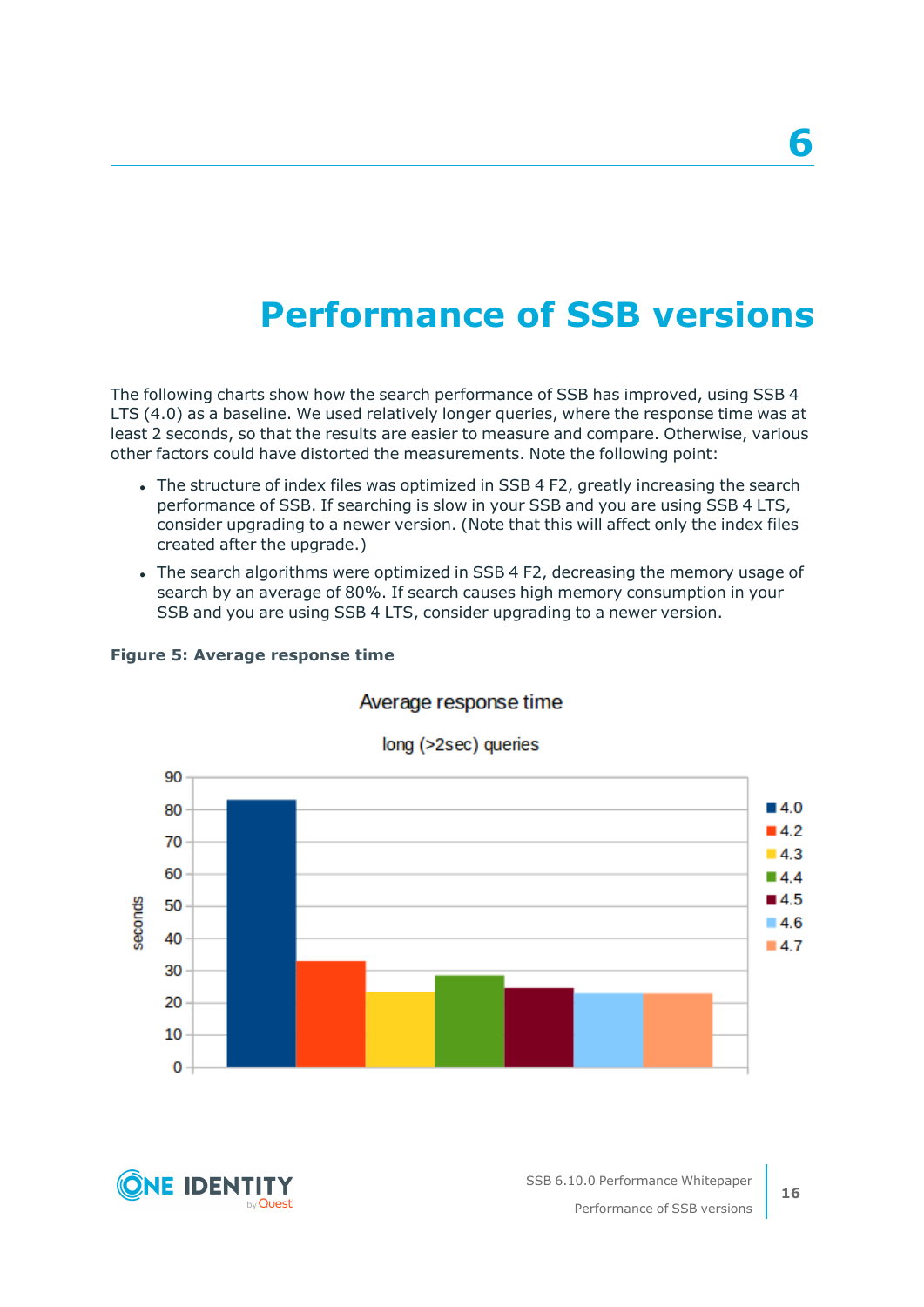### **Figure 6: Relative response time**

### Relative response time



 $100 = SSB 4.0$ 

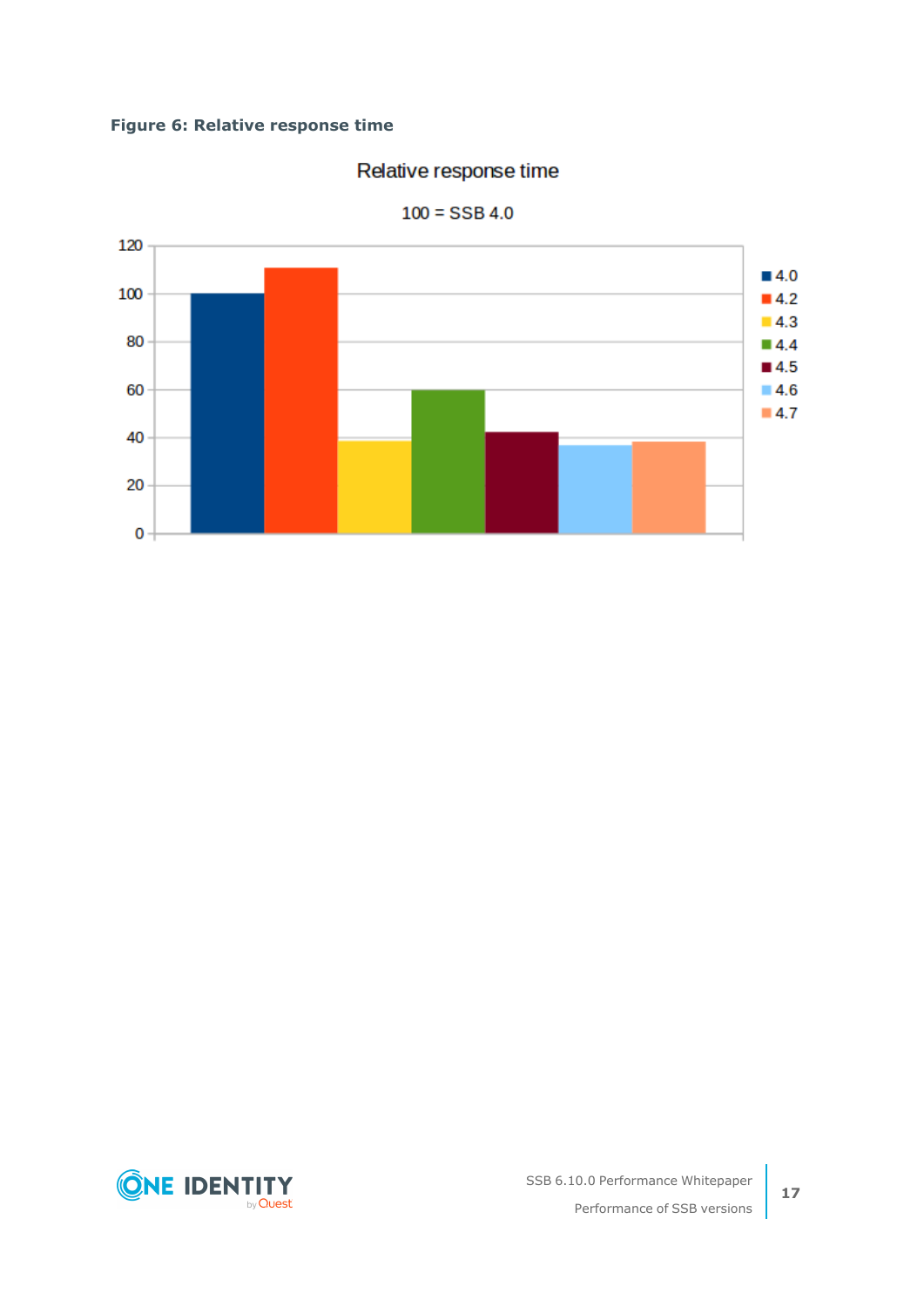## **Summary**

<span id="page-17-0"></span>The test measurements show that the processing capabilities and search performance of syslog-ng Store Box have increased significantly since version 4 LTS, and that SSB is capable of receiving and processing high-volume log traffic. The largest SSB appliance is capable of scaling up to 100,000 event per second (100k EPS).

If the search performance of SSB is not adequate in your environment (search is slow, or greatly increases the memory consumption), check the version of your SSB. If you are using SSB 4 LTS, consider upgrading to a newer version.

If you have questions about the performance of SSB, or need help in optimizing the configuration of your SSB appliance, contact our [Professional](https://support.oneidentity.com/professional-services-product-select) Services Team.

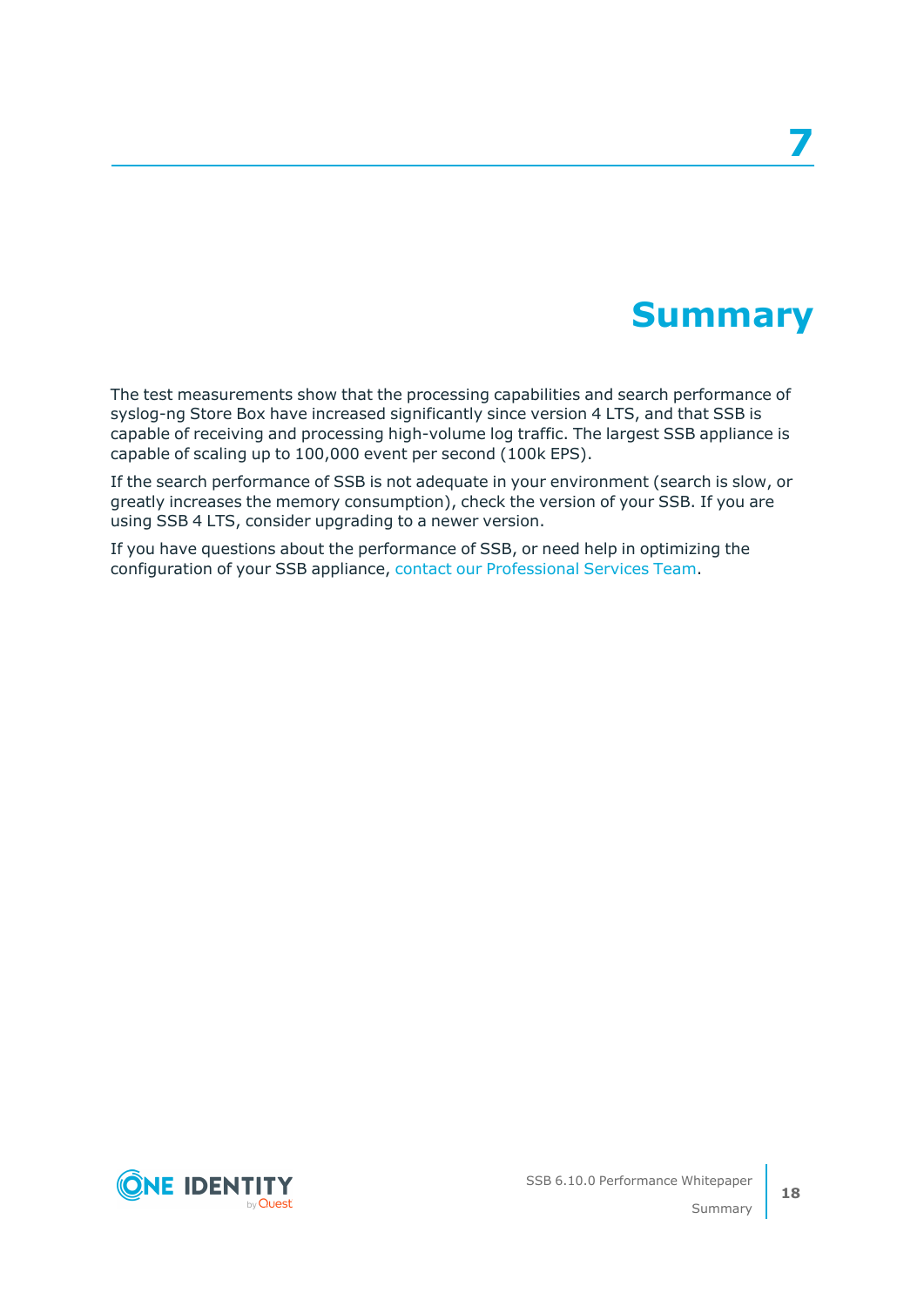<span id="page-18-0"></span>One Identity solutions eliminate the complexities and time-consuming processes often required to govern identities, manage privileged accounts and control access. Our solutions enhance business agility while addressing your IAM challenges with on-premises, cloud and hybrid environments.

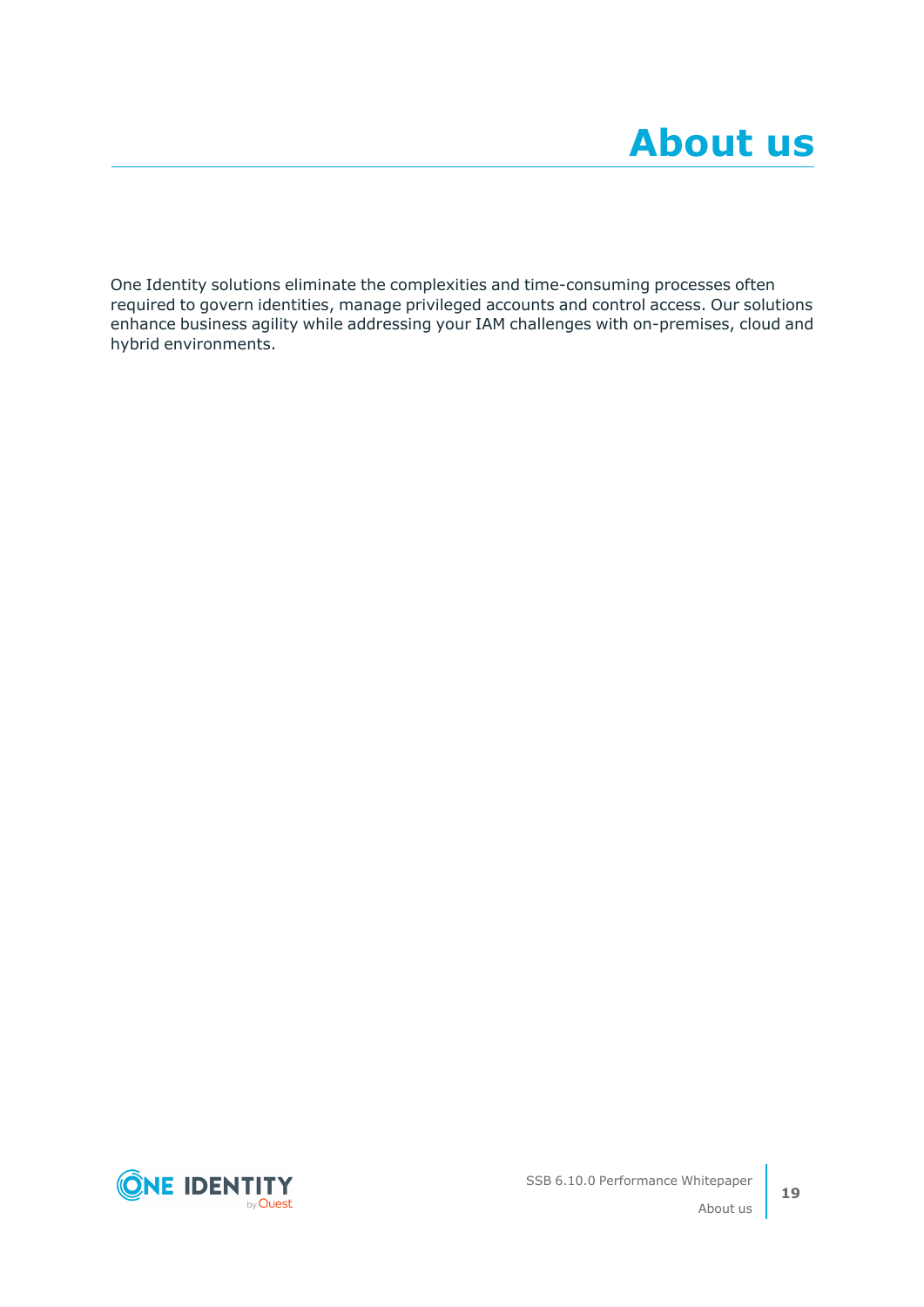# **Contacting us**

<span id="page-19-0"></span>For sales and other inquiries, such as licensing, support, and renewals, visit [https://www.oneidentity.com/company/contact-us.aspx.](https://www.oneidentity.com/company/contact-us.aspx)

**ONE IDENTITY** by **Quest**